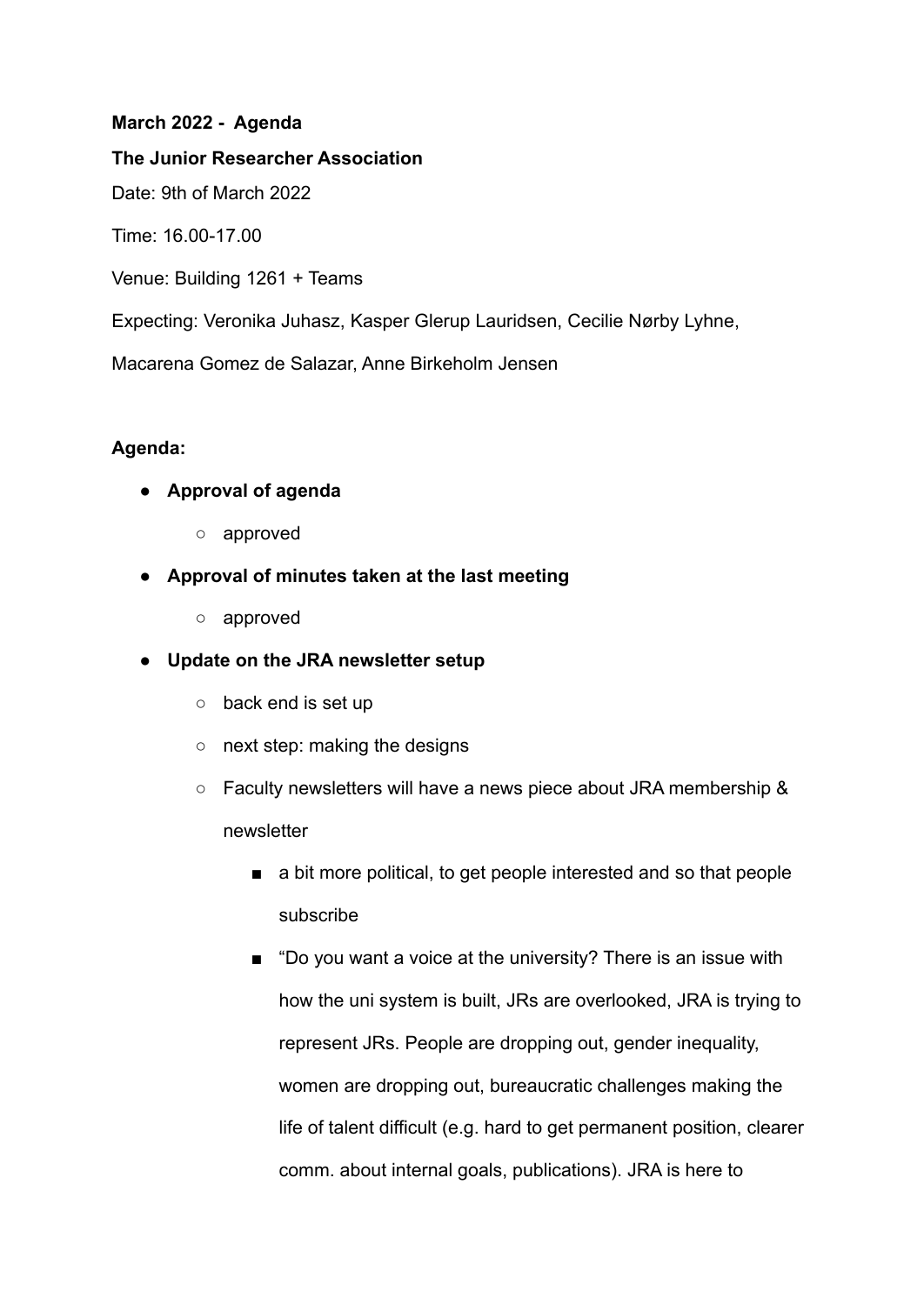represent these issues and to get the university to make changes. Therefore you should join and become a member."

- to-do:
	- reach out to faculties newsletters, ask about newsletter information and dates - before next board meeting
	- Anne will reach out to faculty newsletters
	- Kasper will write such a short piece, to be sent to the department newsletters
	- Macarena will try to find graphs that could be included, drop-out stats, rate of men vs women
- **● planning activities and events**
	- **○ Before summer:**
		- departmental/faculty meetings throughout the spring
			- have flyers ready
		- $\blacksquare$  JRA presentation and coffee + networking activity +

Social/Friday Bar

- 10 June Friday 2022, 12:00-16:00. Include lunch.
- Main topics:
	- Interdisciplinary grant writing
		- Tobias Martin from AU, experienced in

cross-disciplinary collaboration

○ EU grant writing, how to apply for Horizon, ERC -

European Research Council

- Aisha from Research Support Office
- Cecilie will write to Aisha